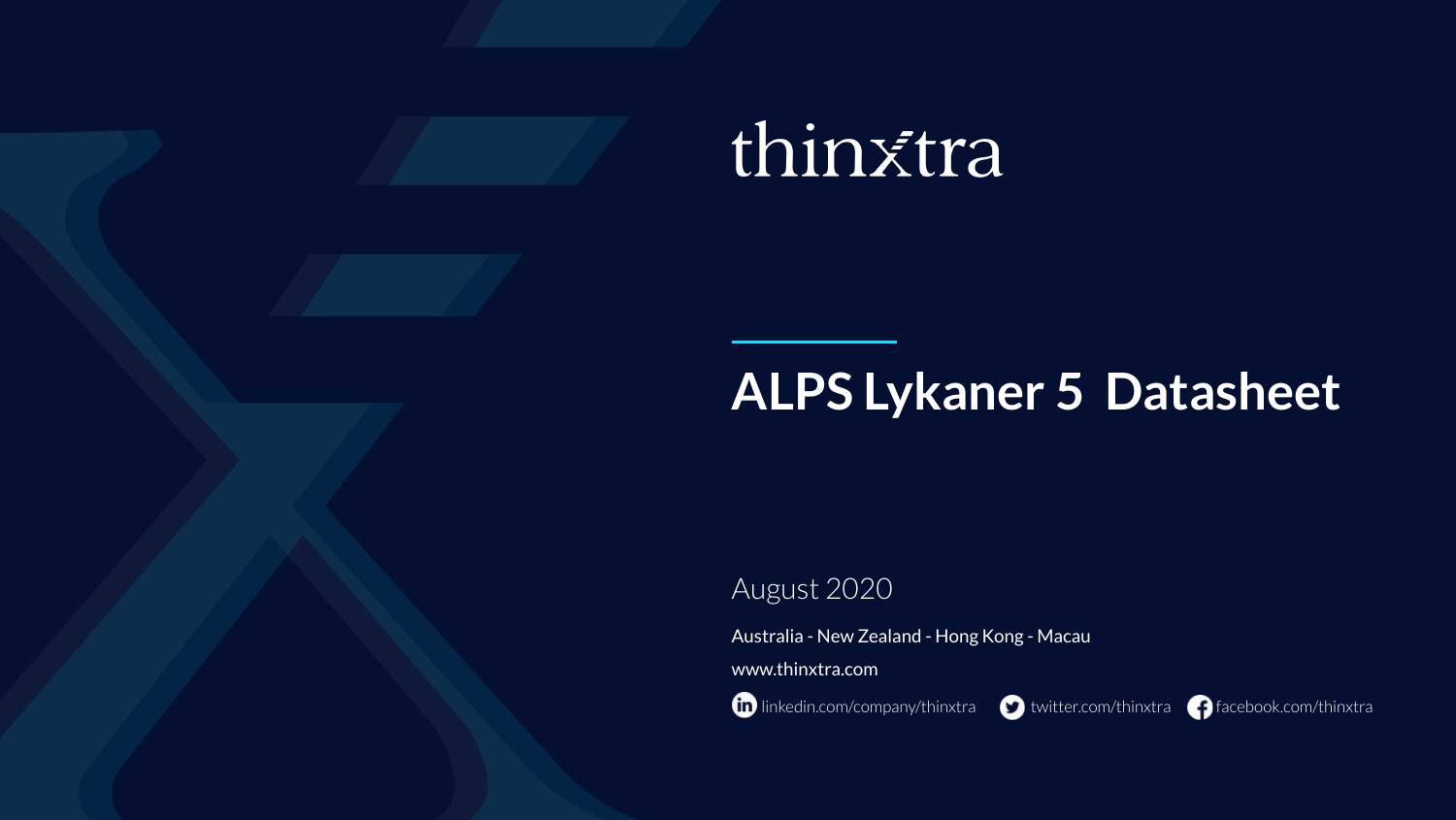# ALPS Lykaner 5

 $\Box$ Battery included WF) WiFi Geolocation  $\Box$  Temperature  $\Box$ IP67 waterproof  $\Box$  Activation & Tamper Switch  $\lor$  Sigfox Bidirectional Communication

ALPS Lykaner 5 is a rugged IP67 rated Geo-location device for tracking non-powered assets through the 0G Network, powered by Sigfox. The device has an ultra long battery life, utilises Wi-Fi for geolocation, has a built in temperature sensor, and a tamper detection switch.

- WiFi Geolocation
- OTA Configuration
- Acceleration and temperature sensors
- Battery Life upto 8 years (battery included)
- Sigfox communication RC4
- Equipped with Tamper Switch
- Operating Temperature -20 to +60 °C
- Shock and Vibration resilient
- Equipped with a motion algorithm, which only sends messages when a motion event occurs to preserve battery
- Warranty 1 year
- Optional visualisation platform available

Returnable

# Applications







Mobile Asset Tracking Industrial Packaging

**Containers** and freight





Not Included: M5 Screws or Rivets



in¥tra www.thinxtra.com/alps-lykaner-5